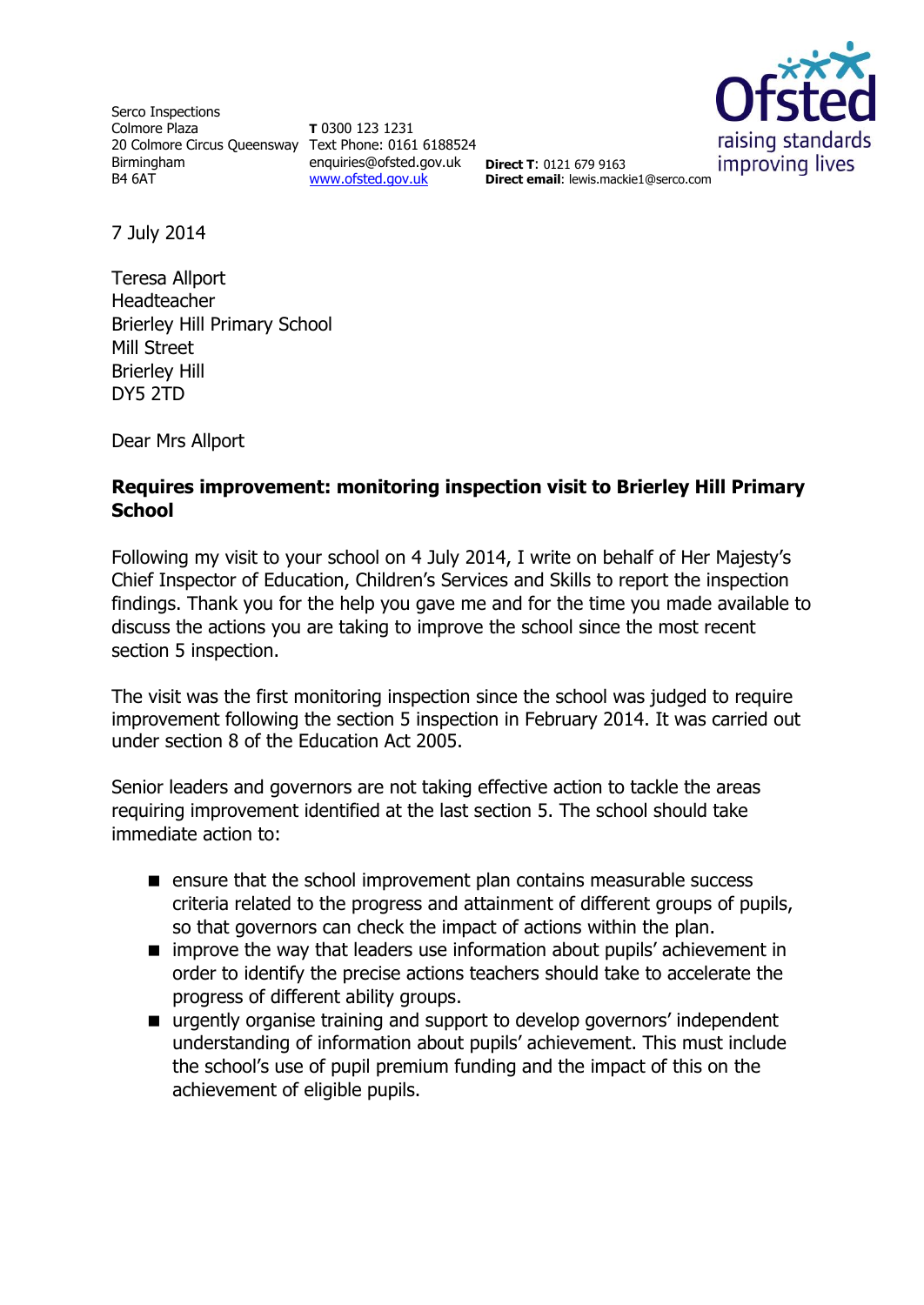

# **Evidence**

During the inspection, meetings were held with you and other senior leaders, a group of pupils, the Acting Vice-Chair of the Governing Body, and a representative of the local authority. HMI held a telephone conversation with the Chair of the Governing Body. A range of documentation was reviewed including feedback to staff following lesson observations and reviews of pupils' work and the latest information about pupils' achievement. You and another senior leader joined HMI on brief visits to classrooms to review pupils' learning and talk to pupils. The school improvement plan was evaluated.

#### **Context**

Since the last inspection there has been a review of governance. The Chair of the Governing Body has recently resigned. A new Chair has been appointed. The governing body has been reconstituted.

### **Main findings**

You and other senior leaders, including governors, share a determination that the school improves quickly and will be judged 'good' by the time of the next inspection. You have amended your school improvement plan to include all the areas for improvement identified at the previous inspection. The plan includes suitable actions to improve the quality of teaching and the work of senior leaders. However, it does not include measurable success criteria related to the progress and attainment of different groups of pupils. As a result, the vision that you and the governing body have for the school, and the timescale within which you believe you can be judged 'good' , is not clear. This makes it harder for senior leaders, including governors, to judge the school's progress. I will contact a school in Coventry, where similar issues have been resolved, with a view to making links between you and the other headteacher.

You and other senior leaders regularly check the quality of teaching and pupils' work. Your written feedback to teachers identifies successful practice and where further improvements are required. However, your feedback often consists of general comments and does not identify the precise actions teachers need to take to help different groups of pupils make faster progress. Senior leaders are still not clear enough about what teachers are doing to make learning challenging for all groups of pupils. This was identified as an area for improvement at your previous inspection in February 2014. At my next visit in autumn 2014, I will assess the progress that has been made in this particular aspect of your work.

You have taken effective actions to improve attendance. Pupils understand and value the new 'traffic light' system used to record behaviour, attendance and achievement. They appreciate the regular 1-1 meetings with teachers. Pupils value the rewards for good attendance. When compared to the same period last year,